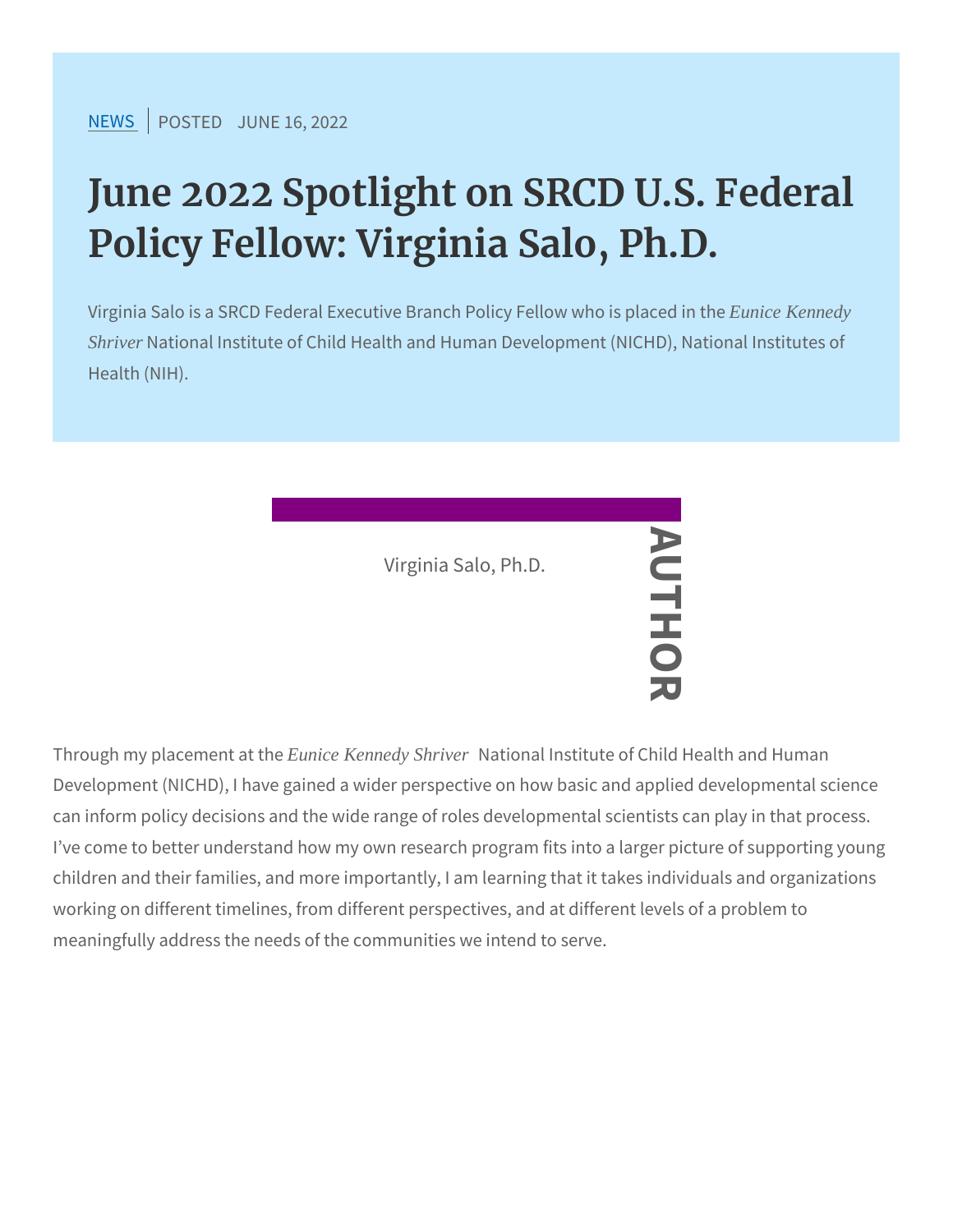My specific placement is on the extramural research side of NICHD, within the Child Development and Behavior Branch (CDBB). I am learning how to contribute to the broader picture primarily through scientific stewardship, including establishing (and revising) research and funding priorities while simultaneously supporting researchers on the ground who seek to answer innovative and important questions about child development through their federally funded research projects. Often this process is reactive, as was the case with research related to the COVID-19 pandemic. In the summer and fall of 2021, the national debate around masking in schools and how they affect child development and learning was at a fever pitch. In response to requests for information from lawmakers, the NICHD director asked members of my Branch for a review of the scientific evidence that might inform policy decisions around masking in schools beyond their use as a COVID-19 mitigation strategy. Observing NICHD leadership engage in outreach events geared toward sharing this information with policy makers, scientists, and the general public highlighted for me the importance of being able to clearly and concisely convey to a wide variety of audiences what is known and, critically, what is not yet known about a given topic. Perhaps more importantly, I saw that the evidence base was not sufficient to make straightforward recommendations. Science is always accumulating, and we often have a need to answer questions with insufficient or partial evidence as we work to build a research base.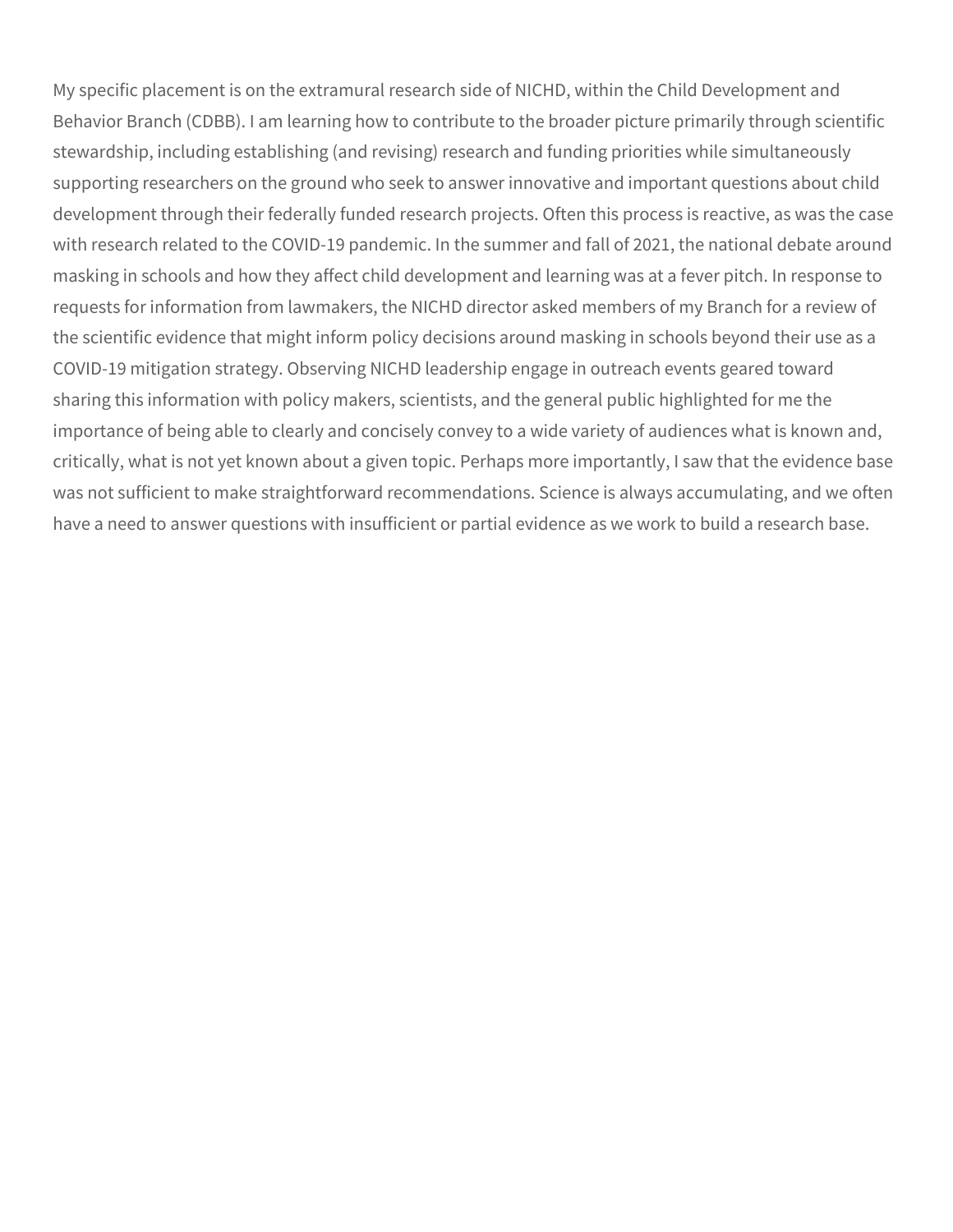While working at NICHD, I've become acutely aware of what a privilege and responsibility it is to be tasked with taking a bird's eye view of the science, identifying the gaps that exist, and creating opportunities that will fill those gaps, for example through developing new funding opportunities or convening expert meetings on a topic. Although we cannot anticipate every policy question that might arise, the goal of the NICHD is to be a leader in supporting researchers to submit meritorious research applications and conduct high-quality studies, if funded, in a way that advances the entire field and supports the translation of that scientific knowledge to improve health and enhance lives. There has long been a recognized need for building strong communication between all stakeholders in the scientific enterprise to ensure the work we are supporting, the evidence drawn therefrom, and the programs and policies based on that evidence truly reflect the needs and the strengths of the communities we intend to serve. In response to this need, I am codrafting guidance language to encourage the development of sustainable bi-directional engagement between researchers and public health and community venues. I am also leading the development of a trans-NIH workshop on socioeconomic disparities in language development aimed at addressing the fact that much of the research on the early language environment and how to support language development does not represent the communities often targeted for intervention. As I look forward to my second fellowship year (and beyond), I will continue supporting efforts to build strong communication between all stakeholders in the science while also exploring ways to be more proactive in identifying and addressing the needs of tomorrow.

Beyond expanding my perspective on how basic science and its funders fit in the broader picture, one of my favorite parts of my fellowship experience thus far has been the opportunity to meet with and learn from many different people playing different roles in the broad space of science policy. I've met with funders, advocates, scientists, administrators, and political appointees; individuals in leadership roles and those at the beginning of their careers, like me; people with science backgrounds and others with backgrounds in law or community organizing who've chosen to apply their expertise to this new-to-them world of developmental science policy. In addition to countless one-on-one interactions, I've had the privilege to join several inter-agency work groups. It has been inspiring and informative to see the diverse perspectives that each agency or organization brings to the table in working toward a shared goal of understanding how we can best support children and families to meet their unique goals.